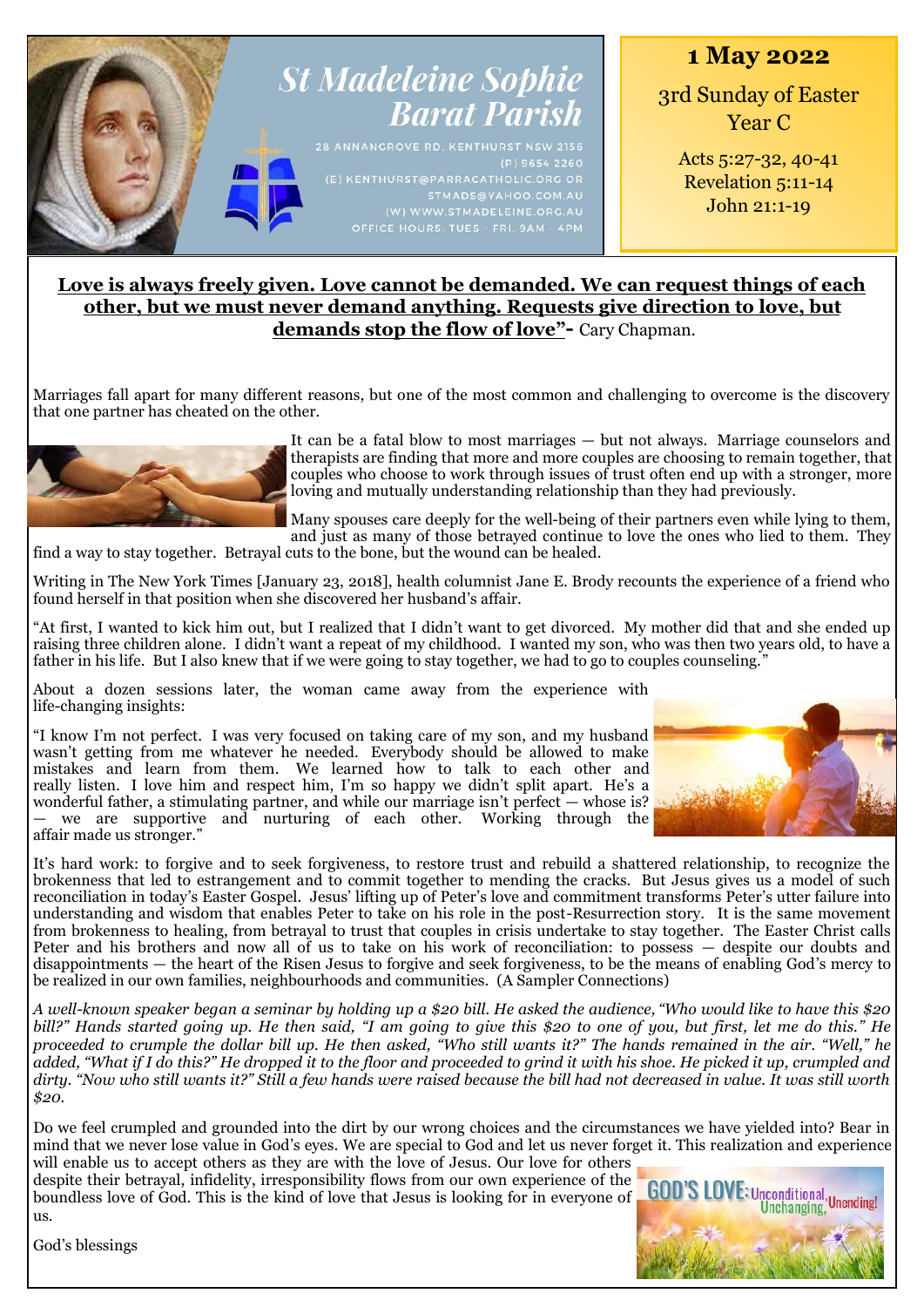# **PARISH NEV**

|  | <b>PRAYER AT ST MADS</b>         |                                                                                                                                                       |                                                |  |  |  |
|--|----------------------------------|-------------------------------------------------------------------------------------------------------------------------------------------------------|------------------------------------------------|--|--|--|
|  | The Sunday Gospel<br>reflections | Tuesday at 10.30 am via Zoom. Contact Careyanne<br>0438 791 813 or careyannemoylan@hotmail.com                                                        |                                                |  |  |  |
|  | Prayer Group                     | Wednesday after morning Mass at 10am in the St Madeleine centre                                                                                       | a journey in faith<br>RCIA                     |  |  |  |
|  | St Mad's Book Club               | To register contact Careyanne on careyannemoylan@hotmail.com                                                                                          | <b>Rite of Christian Initiation for Adults</b> |  |  |  |
|  | <b>RCIA</b>                      | For enquires contact Fr Vincent or Parish Office                                                                                                      |                                                |  |  |  |
|  | St Mads Care Group               | Provide parish support and care such as meals, transport, shopping and<br>assistance to members of our parish Contact Bernadette 0418 248 256         |                                                |  |  |  |
|  | St Mads Rosary                   | Thursday after morning Mass & Monday at 7pm Via Zoom: Zoom meeting ID<br>840 2707 2956 Contact Lydia Ceccato & Kay Brooks                             |                                                |  |  |  |
|  | Baptism<br>Preparation           | First Saturday of the month in the St Madeleine centre: Ring/email Parish<br>office for booking 9654 2260 (Tues-Fri 10am-4 pm or stmads@yahoo.com.au) |                                                |  |  |  |

**Funeral Of the late Mavis Joan O'Brien Date: Friday, 6 May At: 11.30am In our Church Our deepest sympathies and prayers to the O'Brien family**

**SOCIAL JUSTICE @ ST MAD'S** Reconciliation week is coming up 27<sup>th</sup> May – June 3rd <https://nrw.reconciliation.org.au/> Be Brave, Make Change. Hills Yarning is holding an event at St Joseph's Baulkham Hills on May 26<sup>th</sup> Sorry Day. All are welcome. 1<sup>st</sup> May is the feast of St Joseph the Worker. We each work—at home, in the world, at school—so we can each draw strength from this humble saint. St. Joseph the worker, pray for us. Joseph is the patron saint of many things, including the universal Church, fathers, social justice, unborn children, travellers, immigrants, a happy death, families, expectant mothers, house sellers and buyers, craftsmen, engineers, and working people in general. May  $1^{st}$  also sees our Parramatta Synodal statement launched at Seven Hills parish. [https://parracatholic.org/](https://parracatholic.org/synod-of-bishops) synod-of-[bishops](https://parracatholic.org/synod-of-bishops) 

Laudato Si' journey at St Mad's - <https://parracatholic.org/laudatosi/> have you watched the 5 minute launch video, our social justice work is named?

#### **Need Washing??**

A little girl had been shopping with her Mom in Target. She must have been 6 years old, this beautiful red haired, freckle faced image of innocence.. It was pouring outside. The kind of rain that gushes over the top of rain gutters, so much in a hurry to hit the earth it has no time to flow down the spout. We all stood there under the awning and just inside the door of the Target. We waited, some patiently, others irritated because nature messed up their hurried day. I am always mesmerized by rainfall. I got lost in the sound and sight of the heavens washing away the dirt and dust of the world Memories of running, splashing so carefree as a child came pouring in as a welcome reprieve from the worries of my day.

The little voice was so sweet as it broke the hypnotic trance we were all caught in 'Mom let's run through the rain,' she said. 'What?' Mom asked.

'Let's run through the rain!' She repeated

'No, honey. We'll wait until it slows down a bit,' Mom replied.

This young child waited about another minute and repeated: 'Mom, let's run through the rain,'

'We'll get soaked if we do,' Mom said..

'No, we won't, Mom.. That's not what you said this morning,' the young girl said as she tugged at her Mom's arm. This morning? When did I say we could run through the rain and not get wet?

'Don't you remember? When you were talking to Daddy about his cancer, you said, 'If God can get us through this, he can get us through anything!'

The entire crowd stopped dead silent. I swear you couldn't hear anything but the rain.. We all stood silently. No one came or left in the next few minutes. Mom paused and thought for a moment about what she would say. Now some would laugh it off and scold her for being silly. Some might even ignore what was said. But this was a moment of

affirmation in a young child's life. A time when innocent trust can be nurtured so that it will bloom into faith.

'Honey, you are absolutely right. Let's run through the rain. If GOD let's us get wet, well maybe we just needed washing,' Mom said.

Then off they ran. We all stood watching, smiling and laughing as they darted past the cars and yes, through the puddles. They held their shopping bags over their heads just in case. They got soaked. But they were followed by a few who screamed and laughed like children all the way to their cars.

And yes, I did. I ran. I got wet. I needed washing.

Circumstances or people can take away your material possessions, they can take away your money, and they can take away your health. But no one can ever take away your precious memories...So, don't forget to make time and take the opportunities to make memories everyday. To everything there is a season and a time to every purpose under heaven.



They say it takes a minute to find a special person, an hour to appreciate them, a day to love them, but then an entire life to forget them. Send this to the people you'll never forget and remember to also send it to the person who sent it to you. It's a short message to let them know that you'll never forget them..

If you don't send it to anyone, it means you're in a hurry. Take the time to live!!!

#### **PARISH VOLUNTEER COORDINATORS**

**Music Coordinators:** Alexandra Mifsud, Selina Calleia & Joan Sattler **Junior Ministers Coordinator:** Maree McNeil **Children's Liturgy Coordinator:** Deb Rankin **Baptism Preparation**: Angelique Easton **RCIA Coordinator**: Steve Fry **Playgroup Coordinator:** 

**SRE Coordinator:** Maureen Jones **Friendship Group**: Jenny Puleo **Ministry to the Nursing Homes Coordinator:**  Suzanne Kingston-Hunt **Adult Faith Formation:** Careyanne Moylan **Property Maintenance Manager:** Rick Jones **Piety Shop**: Sandra Tabone

### **Planned Giving Program**

On behalf of the Parish Community, I would like to thank you so much for your ongoing support, which has been very vital to keep our Parish going strong. You can drop off the envelopes at the parish office or you can do it electronically to: **Account Name : Kenthurst Catholic Church BSB : 067950 Account Number : 00000388**

**Parishioners wishing to donate or pledge their giving via direct debit, please pick up the form at the church and submit to Fr Vincent after completion**

**Thank you for your generosity!**

**LAST WEEK'S COLLECTIONS:** 1st Collection (for Diocese) = \$1,223 2nd Collection (for Parish)<br>Envelopes = \$827 Lo  $L'$ oose = \$1,344.20 Avg weekly Credit cards, direct debit \$1,855.76

**Congratulations to the newly baptised: Odin Graham Rocco Rome Borg**

## *PARISH PRAYER REQUESTS:*

*For the recently deceased:* Mavis Joan O'Brien

*For the dearly departed:* Paul Cascun, Paul Castelino, Mary Cumbo, Joan Carroll, James McGirr, Rosa Maria & Francesco Nati, Immaculata & Oreste Amministratore, Kenneth McLachlan, Joe Fuda, Matteo Desanti, Annamaria Boffo, Adelaide & David Baldi, John, Phylis & Walter de la Hoyde, Christy & Breda Sherlock, Martin Mileto, Michele Vaccarella, Norman & Chahida Hajje, Sheaddy & Chahide Hajje, Hanna & Raymond Chiha, Betty & Mary Merhi, George Hajje, Joe & Adel Abraham, Annamaria Spina 'Mary', Giuseppina & Giovanni Scarpin, Olive & Harold Burns, Giovanni Battista, Giovanni Maria Luca

*Please pray for the sick:* Antonia Desanti, Joseph Spina, John Dal Ben and Jennifer Burgess

*If you would like someone to be included among these requests, please let us know by email, phone call, or by dropping a note in the locked box outside the parish office.*

> **Altar Linen Coordinator:** Catherine Diekman **Parish Council Chair**: Patrick Tuttle **Finance Committee Chair**: Carl Mathias **Welcomers Coordinator:**

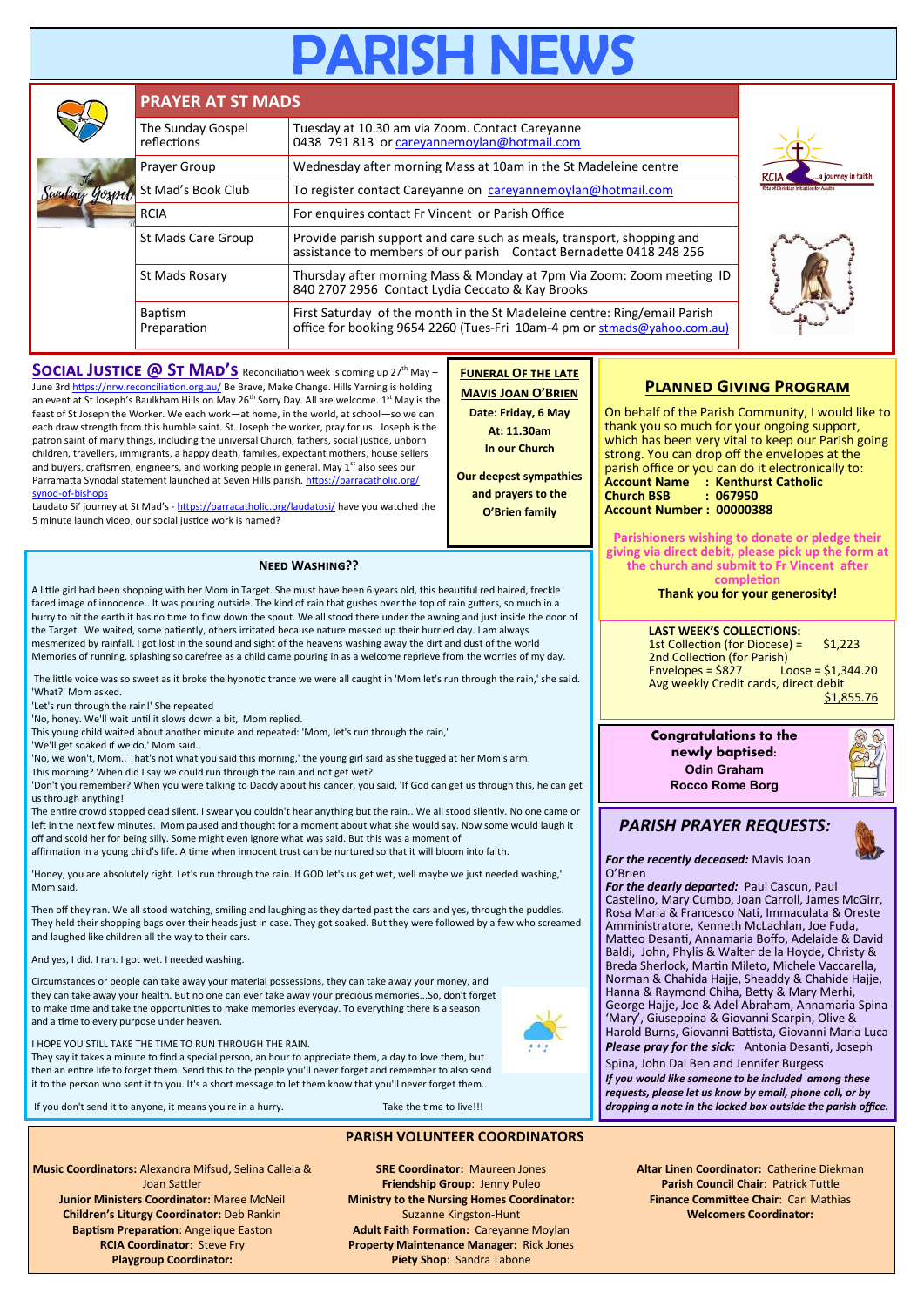**PARISH TEAM Parish Priest**

Rev Vincent Savarimuthu

**Deacon** Michael Tan

**Parish Secretaries** Sandra De Nardi Susie Lee

**Sacramental Coordinator** Sandra De Nardi

**St Madeleine's Primary School** Phone: 9654 6751 Principal: Mrs Barbara Young

> **Marian College** Phone: 9654 6700 Principal: Dr Gavin Hays

#### **PARISH SERVICES**

**Weekend Masses**: Saturday 5.30pm Sunday 8:00am, 10:00 am, 5.30pm

**Children's Liturgy** TBA **Weekday Masses** 

9:15 - Tuesdays to Fridays 9:45—10:15 Fridays - Adoration

**Prayer Group:** Wednesdays after the 9.15 am Mass

**Reconciliation:** Saturday 5.00pm **Baptisms:** Every Sunday at 11:20 (Must make a booking)

**Weddings:** By appointment

**Saints Philip & James Feast Day: 3 May**



James, Son of Alphaeus: We know nothing of this man except his name, and, of course, the fact that Jesus chose him to be one of the 12 pillars of the New Israel his Church. He is not the James of Acts, son of Clopas, "brother" of Jesus and later bishop of Jerusalem and the traditional author of the Letter of James. James, son of Alphaeus, is also known as James the Lesser to avoid confusing him with James the son of Zebedee, also an apostle and known as James the Greater. Philip**:** Philip came from the same town as Peter and Andrew, Bethsaida in Galilee. Jesus called him directly, whereupon he sought out Nathanael and told him of the "one about whom Moses wrote" (Jn 1:45). Like the other apostles, Philip took a long time coming to realize who Jesus was. On one occasion, when Jesus saw the great multitude following him and wanted to give them food, he asked Philip where they should buy bread for the people to eat. Saint John comments, "[Jesus] said this to test him, because he himself knew what he was going to do" (Jn 6:6). Philip answered, "Two hundred days' wages worth of food would not be enough for each of them to have a little [bit]" (Jn 6:7). John's story is not a put-down of Philip. It was simply necessary for these men who were to be the foundation stones of the Church to see the clear distinction between humanity's total helplessness apart from God and the human ability to be a bearer of divine power by God's gift. On another occasion, we can almost hear the exasperation in Jesus's voice. After Thomas had complained that they did not know where Jesus was going, Jesus said, "I am the way. If you know me, then you will also know my Father. From now on you do know him and have seen him" (Jn 14:6a, 7). Then Philip said, "Master, show us the Father, and that will be enough for us" (Jn 14:8). Enough! Jesus answered, "Have I been with you for so long a time and you still do not know me, Philip? Whoever has seen me has seen the Father" (Jn 14:9a).

*https://www.franciscanmedia.org/saint-of-the-day*



**Starts: Sunday, 1 May 2022** Held at: St Madeleine's Centre Time 10am

to coincide with the 10am Family Mass

We look forward to welcoming you back! Deb Rankin Children's Liturgy Co-ordinator



**Oakhill College is having our annual Gala Day on Saturday 14th May**

**Join us for rides, sports, stalls and so much more**

**Tickets are on sale for our Raffle with \$30,000 worth of prizes including a brand new Hyundai i30.**

**Visit: www.oakhill.ns w.edu.au/communit y/parents-and-friends**



**Gala Day 2022**

**CALLING FOR VOLUNTEERS**

**Parish Office if you can help as a reader, welcomer, musician, singer, sacristan, with flowers or** 

**Please provide your details to the** 

**with cleaning.**

Calling All Volunteers

All documents for **Reconciliation** to be dropped in at the office by **Friday, 27 May 2022**

**SACRAMENTAL PROGRAM** 

stmadeleine.org.au under Sacraments

Sandra m.0410 587 735 stmads.sacraments@gmail.com



#### **Position Vacant: Fundraising Campaigns Manager Put Your Faith Into Action For the Common Good**

Parramatta Catholic Foundation is seeking a dynamic Fundraising Campaigns Manager, following Bronwyn Muir's retirement. This is a heart-warming, for-purpose vocational opportunity to put your faith into action, supporting our mission to share Christ's message of love and salvation with all. The role is pivotal to nurturing faith, hope and charity throughout Western Sydney and the Blue Mountains through the Diocese of Parramatta's ministries including our Holy Spirit Seminary, Clergy Support Foundation (caring for retired and ill priests), Confraternity of Christian Doctrine (Special Religious Education) and Catholic Care's social welfare services. For information please call Dianne Wigan, Head of Fundraising on 0408 922 478.

### **Position Vacant: Administrative Support Coordinator**

More details at: [parracatholic.org/employment](http://parracatholic.org/employment)

### **Diocesan "Laudato Si' Action Campaign"**

On Friday 22 April, the annual Earth Day, the Diocese of Parramatta responded to the *cry of the earth and the cry of the poor* by launching a Diocesan "Laudato Si' Action Campaign". Via a video message, Bishop Vincent Long OFM Conv invited all Catholic parishes, schools, families, and organisations across the Diocese to participate. Please visit [parracatholic.org/laudatosi](http://parracatholic.org/laudatosi) to download the launch video and for further information.

### **Marriage Preparation Courses in 2022**

Getting married in 2022? Let the Diocese of Parramatta help you prepare. Visit [www.parracatholic.org/](http://www.parracatholic.org/pmp) [pmp](http://www.parracatholic.org/pmp) to view weekend course dates, to book and pay. An online preparation called *SmartLoving* can also be booked via the website. For more information, email [met@parracatholic.org](mailto:met@parracatholic.org) or phone Karin on 0403 305 431 or Marisa on 0412 280 017.

## **World Meeting of Families: 22-26 June 2022**

Every three years since 1994, the Church has celebrated the World Meeting of Families in a different city of the world. In 2022 the event will be hosted by the Diocese of Rome with Pope Francis leading special celebrations. However, the Holy Father has also asked that the World Meeting of Families be celebrated concurrently in every diocese of the world in 2022. The idea is for families to gather locally in Parishes and/or Deaneries and explore and celebrate the theme of "Family love: a vocation and a path to holiness". Stay tuned for exciting opportunities to participate with the Diocese of Parramatta in 2022.

### **View the draft Diocesan synthesis for the Synod of Bishops**

All are invited to **VIEW** the online version of the draft synthesis from the Diocese of Parramatta Writing Committee for the Synod of Bishops 2023. Visit [https://parracatholic.org/synod](https://parracatholic.org/synod-of-bishops/)-of-bishops/ and email [met@parracatholic.org](mailto:met@parracatholic.org) with your reflections. The Diocese of Parramatta is a 'listening Church' we invite continued dialogue through both the website and direct email address.